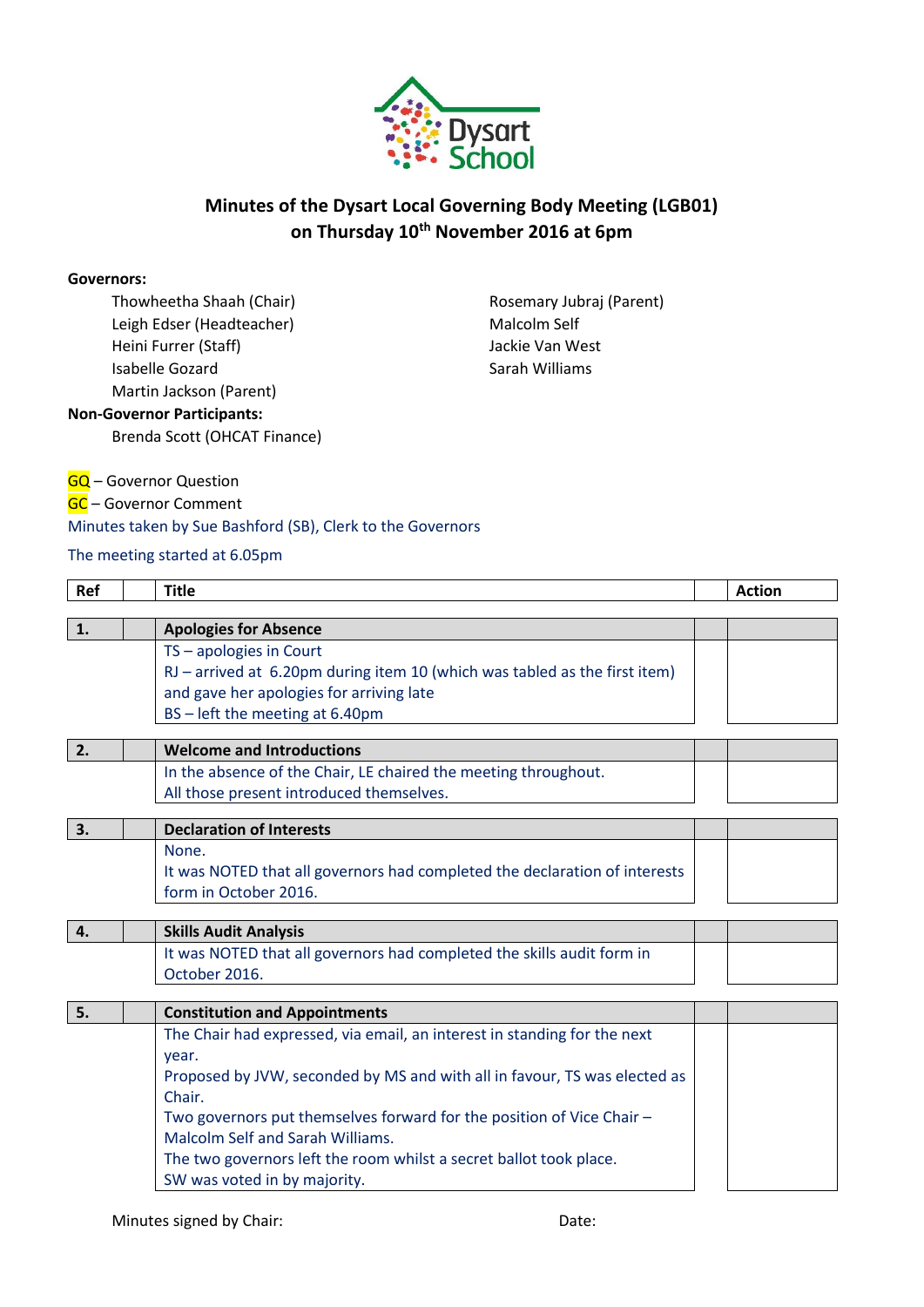|     | Recommendation would be made to the OHCAT Board that the positions                | LGB01/AP01 |
|-----|-----------------------------------------------------------------------------------|------------|
|     | of Chair and Vice Chair be approved.                                              |            |
|     | Post meeting note: OHCAT notified on 16 <sup>th</sup> November                    |            |
|     |                                                                                   |            |
| 6.  | <b>Minutes of the Last Meetings</b>                                               |            |
|     | Minutes of the following meetings, held prior to conversion to academy            |            |
|     | status, were due to be signed.                                                    |            |
|     | In the absence of the Chair, signing of the minutes was held over to the          | LGB01/AP02 |
|     | next LGB meeting and was to be noted on the agenda.                               |            |
|     | Post meeting note: Added to draft LGB agenda on 18 <sup>th</sup> November         |            |
|     | Curriculum & Pupil Progress Committee 21 <sup>st</sup> January 2016               |            |
|     | Health & Safety Committee 8 <sup>th</sup> March 2016                              |            |
|     | Resource Management Committee 3rd March 2016                                      |            |
|     | Resource Management Committee 17th March 2016                                     |            |
|     | FGB 3rd March 2016<br>٠                                                           |            |
|     |                                                                                   |            |
|     | FGB Extraordinary Meeting 17th March 2016<br>٠                                    |            |
|     | It was NOTED that this was the first meeting of the newly formed Local            |            |
|     |                                                                                   |            |
|     | Governing Body and therefore there were no other minutes to sign.                 |            |
| 7.  | Matters Arising not covered elsewhere on the Agenda                               |            |
|     | None.                                                                             |            |
|     |                                                                                   |            |
| 8a. | <b>Headteacher's Report</b>                                                       |            |
|     | The Headteacher's Report and SDP for 2016-2017 were circulated on 7 <sup>th</sup> |            |
|     | November.                                                                         |            |
|     | LE went through her report.                                                       |            |
|     | She explained that, following interviews the previous week, 5 LSAs have           |            |
|     |                                                                                   |            |
|     | been recruited (4 from current agency staff) and the reasons for keeping a        |            |
|     | small number of agency staff.                                                     |            |
|     |                                                                                   |            |
|     | The DHT post - two candidates were interviewed before half term but               |            |
|     | neither had all the qualities required. Currently advertising again with the      |            |
|     | TES and e-teach and the shortlisting and interviews will take place later in      |            |
|     | November. The post is for an Easter start or before.                              |            |
|     | LE was asked about the work load which has increased for her and she              |            |
|     | informed governors that she is managing and the other members of the              |            |
|     | SLT have taken up extra tasks.                                                    |            |
|     |                                                                                   |            |
|     | It was highlighted that there was one ongoing complaint which senior staff        |            |
|     | in OHCAT have taken on.                                                           |            |
|     | $GQ$ – Are OHCAT close to a resolution regarding this complaint?                  |            |
|     | It was explained that OHCAT are in the process of resolving the issued with       |            |
|     | the LA concerned.                                                                 |            |
|     | <b>CONFIDENTIAL ITEM</b>                                                          |            |
|     | See confidential minutes.                                                         |            |
|     |                                                                                   |            |
|     | <b>Pupil Premium Grant (PPG)</b>                                                  |            |
|     | The PPG report and graphs were distributed. Details show students who             |            |
|     | are FSM, service or looked after children (LAC) who received additional           |            |
|     | funding through the PPG. Typically there is a gap (in mainstream schools)         |            |
|     | between PPG and other students. In SEN schools this is not the case.              |            |
|     | The graphs show the comparison between PPG and other students at                  |            |
|     |                                                                                   |            |
|     | Dysart School, showing there is very little difference between the two            |            |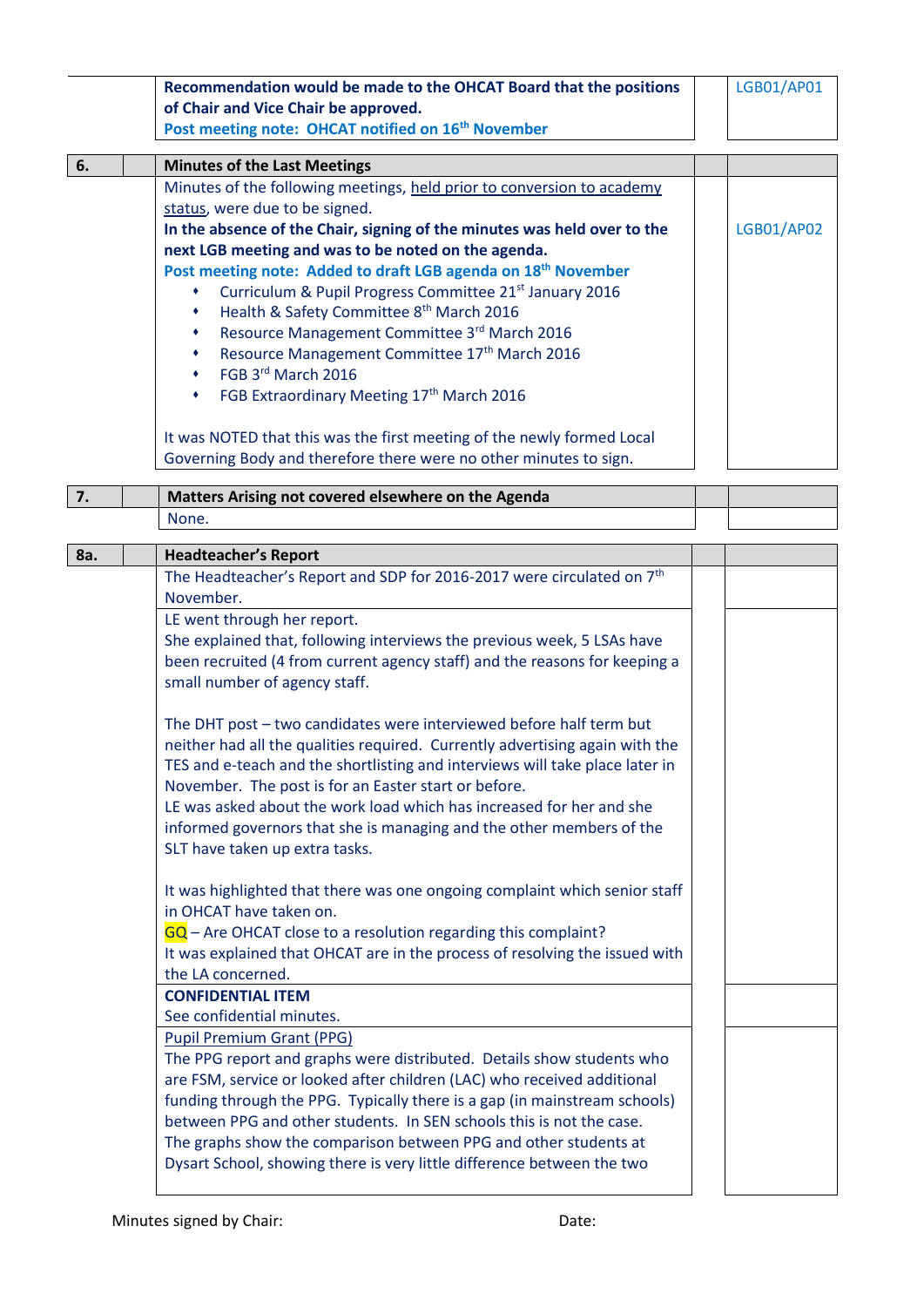| groups. LAC includes children who receive additional respite care in<br>excess of 56 nights a year.                                                                           |                   |
|-------------------------------------------------------------------------------------------------------------------------------------------------------------------------------|-------------------|
| LE explained how the funding is being spent and informed Governors that<br>next year the amount of funding is likely to be around £16,000.                                    |                   |
| GC - There was concern raised that some parents might not be aware of<br>the benefits they might be able to claim.                                                            |                   |
| OHCAT has a Family Liaison Officer who could advise parents. Brief<br>discussion took place about the possibility of setting up an information<br>giving session for parents. |                   |
| The PPG statement to go live on the school website.                                                                                                                           | <b>LGB01/AP03</b> |
| Post meeting note: Document uploaded on 11 <sup>th</sup> November                                                                                                             |                   |
| <b>SDP</b>                                                                                                                                                                    |                   |
| The SDP was not discussed.                                                                                                                                                    |                   |
| Governor requested that the SDP be the first agenda item at the next                                                                                                          | LGB01/AP04        |
| LGB meeting.                                                                                                                                                                  |                   |
| Post meeting note: Added to draft LGB agenda on 18 <sup>th</sup> November                                                                                                     |                   |

| 8b. | <b>Data Dashboard</b>                                                       |            |
|-----|-----------------------------------------------------------------------------|------------|
|     | The data dashboard was circulated on 4 <sup>th</sup> November.              |            |
|     | It was announced that the data dashboard is being developed now that        |            |
|     | new schools have joined OHCAT. The school sends the data in and it is       |            |
|     | populated by OHCAT MIS team. As time goes on more of the data will be       |            |
|     | populated.                                                                  |            |
|     | $GQ$ – Will there be an option to include the student progress data termly? |            |
|     | That is under discussion with the Executive Head as many of our students    |            |
|     | make small steps and showing termly data may not be appropriate for all     |            |
|     | our students. It might be preferable to report on EHCP targets and          |            |
|     | outcomes and how many have been met or being worked towards.                |            |
|     | LE would like to hold a separate information session about the changes in   | LGB01/AP05 |
|     | progress data and the recommendations being made with the pending           |            |
|     | withdrawal of P levels.                                                     |            |
|     | There was some discussion about the Pupils on Roll graphic and how the      |            |
|     | year groups did not always correlate with the classes (Post-16 was a good   |            |
|     | example). It was felt that OR (Reception) should appear at the top of the   |            |
|     | graph and that the colours would be difficult to read for anyone who was    |            |
|     | colour blind.                                                               |            |
|     | GQ - What are Typicality Judgements?                                        |            |
|     | Typicality judgements are the lesson observations taken from the summer     |            |
|     | term.                                                                       |            |
|     | It was NOTED that Level 1 equated to 'outstanding'.                         |            |
| 9.  | <b>Portfolio Governor Visits</b>                                            |            |
|     | The following Portfolio visit reports for the Autumn Term 2016 were         |            |
|     | circulated to all governors on 3rd November:                                |            |
|     | Ethos, Vision and Strategy<br>٠                                             |            |
|     | <b>Teaching and Learning</b><br>٠                                           |            |
|     | Health and Safety, Child Protection and Safeguarding<br>٠                   |            |
|     | <b>Finance and Resources</b><br>٠                                           |            |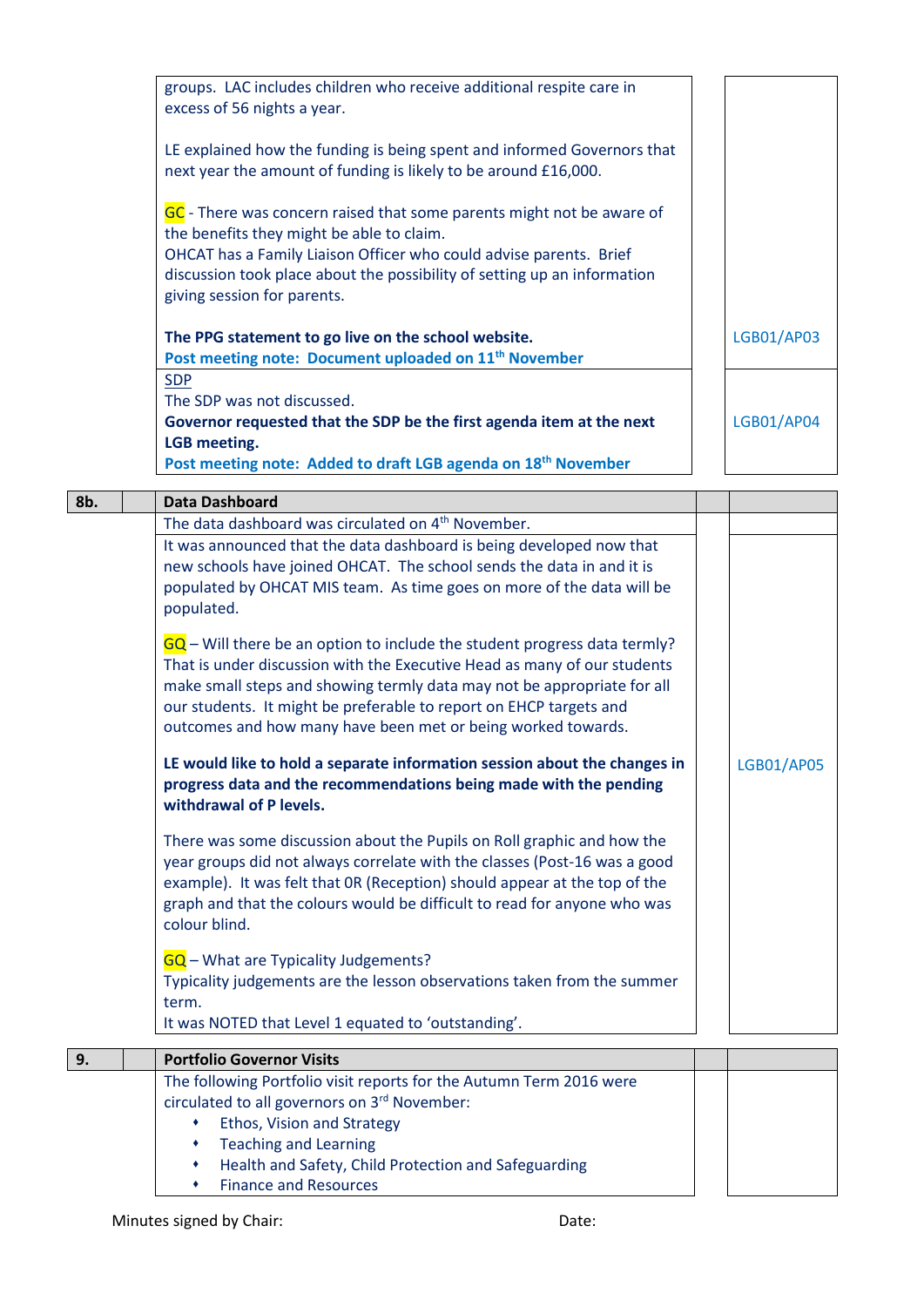| HR and Organisational Development<br>٠                                                              |                   |
|-----------------------------------------------------------------------------------------------------|-------------------|
| <b>Business Development and Marketing</b>                                                           |                   |
| <b>Teaching &amp; Learning</b><br>SW gave a brief overview of her meeting with HF and Alex Augustus |                   |
| (former DHT).                                                                                       |                   |
| <b>Health and Safety, Child Protection and Safeguarding</b>                                         |                   |
| JVW, LE and Alex Augustus completed a joint audit of safeguarding                                   |                   |
| procedures following LA guidelines. The recommendation was to                                       |                   |
| complete '360 degrees safe' an e-safety audit tool. This is ongoing.                                |                   |
|                                                                                                     |                   |
| INSET training was also provided by JVW on 5 <sup>th</sup> September to all staff on                |                   |
| Safeguarding, Prevent/Channel and Keeping Children Safe In Education.                               |                   |
| It was NOTED that the vast majority of staff present on 5 <sup>th</sup> September have              |                   |
| now completed the Keeping Children Safe in Education and have signed to                             |                   |
| say they understand the document.                                                                   |                   |
|                                                                                                     |                   |
| LE explained about the new student behaviour sheet which is being rolled                            |                   |
| out w/c 14 November which is giving much more information about                                     |                   |
| behaviours and which will aid in applying for additional funding.                                   |                   |
|                                                                                                     |                   |
| It was NOTED that LE is now the designated safeguarding lead following                              |                   |
| the departure of the Deputy Head Teacher. The supporting staff are                                  |                   |
| Penny Jelbert, Jo Williams and Natalie Aylen (who deals with much of the                            |                   |
| safeguarding admin) all of whom are trained to the same level.                                      |                   |
| It was NOTED that LE is comfortable that there is sufficient safeguarding                           |                   |
| support in her absence.                                                                             |                   |
|                                                                                                     |                   |
| JVW is to meet with PJ re Health and Safety.                                                        |                   |
| It was NOTED that Governors had not read the new Keeping Children Safe                              |                   |
| in Education September 2016.                                                                        |                   |
| JVW to train new staff in December and Governors to be included in the                              | LGB01/AP06        |
| training.                                                                                           |                   |
| Post meeting note: Training booked for 14 <sup>th</sup> December from 3-5pm.                        |                   |
| <b>Finance and Resources</b>                                                                        |                   |
| <b>CONFIDENTIAL ITEM</b>                                                                            |                   |
| See confidential minutes.                                                                           |                   |
|                                                                                                     |                   |
| The Portfolio meeting with the Lead from Finance OHCAT did not taken                                |                   |
| place until 8 <sup>th</sup> November. The report will follow.                                       |                   |
|                                                                                                     |                   |
| It was NOTED that Dysart has now bought into OHCAT Finance support                                  |                   |
| and OHCAT will do the Dysart budgets going forward.                                                 |                   |
| <b>HR and Organisational Development</b>                                                            |                   |
| The report was taken as read. There were no questions.                                              |                   |
| GC - The staff governor fully endorsed the 'overall reflections' paragraph                          |                   |
| on the HR report.                                                                                   |                   |
| <b>CONFIDENTIAL ITEM</b>                                                                            |                   |
| See confidential minutes.                                                                           |                   |
|                                                                                                     |                   |
| It was NOTED that the exit interviews report from July had not been                                 | <b>LGB01/AP07</b> |
| distributed to the HR portfolio holders.                                                            |                   |
| Post meeting note: Actioned on 16 <sup>th</sup> November                                            |                   |
| Minutes signed by Chair:<br>Date:                                                                   |                   |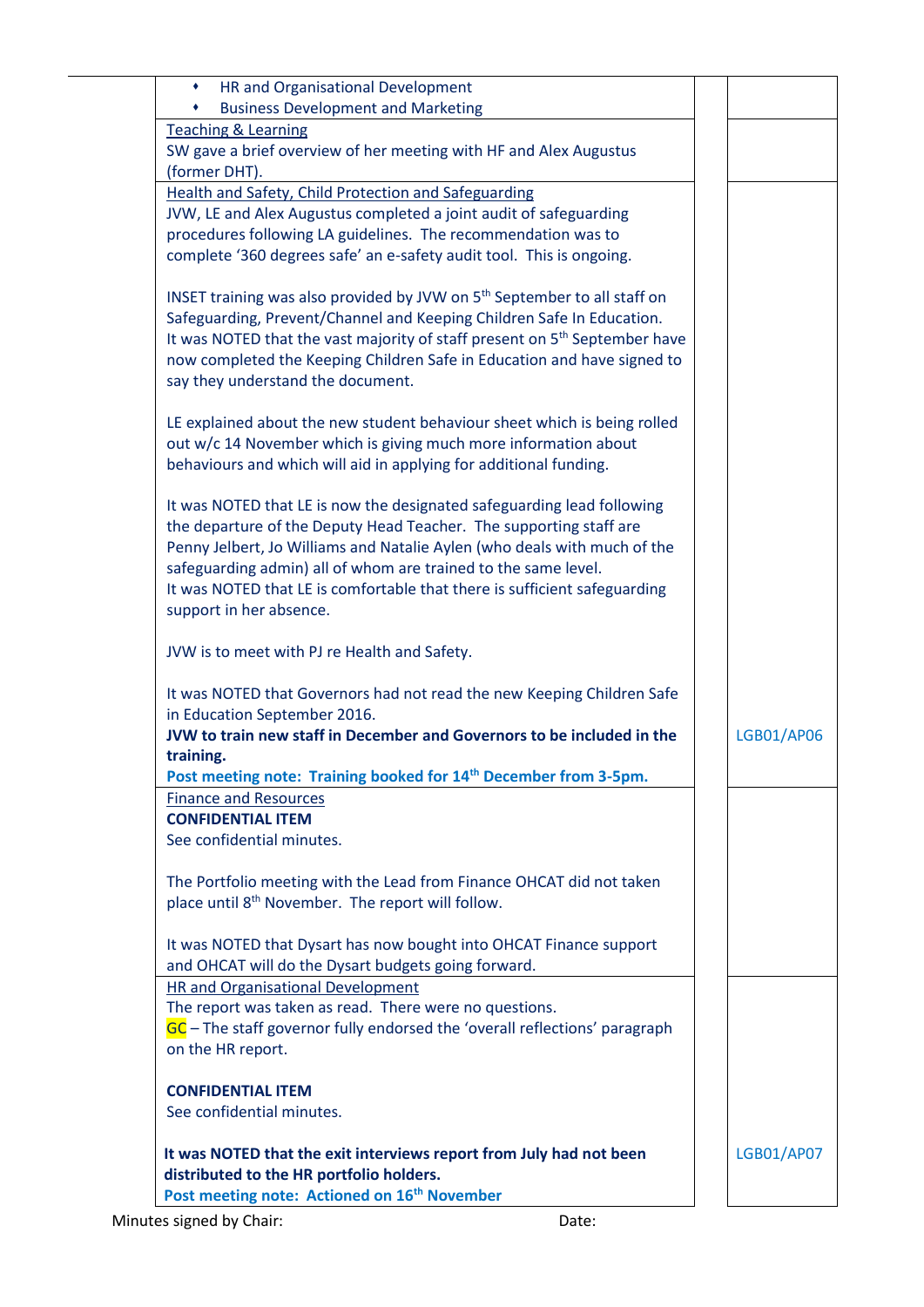|     | <b>Business Development and Marketing</b>                                         |  |  |
|-----|-----------------------------------------------------------------------------------|--|--|
|     | It was REPORTED that the school website is somewhere off where it needs           |  |  |
|     | to be. A summary of the Portfolio meeting was given.                              |  |  |
|     | There is some concern about the way the website is managed; SB (Clerk)            |  |  |
|     | does some amendments, the bulk of the amendments and ownership are                |  |  |
|     | through OHACT and the main site and its construction is outsourced.               |  |  |
|     |                                                                                   |  |  |
|     | OHC website is better than the trust school sites. OHC has a great video          |  |  |
|     | introduction and virtual tour which would benefit the Dysart website. It          |  |  |
|     | was suggested that the governors look at the sites and compare.                   |  |  |
|     | http://www.dysartschool.org/                                                      |  |  |
|     | https://www.orchardhill.ac.uk/                                                    |  |  |
|     |                                                                                   |  |  |
| 10. | <b>Finance and Funding</b>                                                        |  |  |
|     | The final accounts for end of year and the management account for the             |  |  |
|     | current year were circulated to all governors on 4 <sup>th</sup> November.        |  |  |
|     | Brenda Scott met with LE and MS earlier this week and went through the            |  |  |
|     | September accounts thoroughly.                                                    |  |  |
|     | She informed Governors that OHCAT is still being audited for the close of         |  |  |
|     | year accounts.                                                                    |  |  |
|     | Year End to August 2016                                                           |  |  |
|     | Last year Dysart was budgeted for a deficit of £23k but the school came in        |  |  |
|     | with a deficit of £66k predominantly due to depreciation which Dysart had         |  |  |
|     | not had to account for before.                                                    |  |  |
|     | Income was above where OHCAT had budgeted it to be and costs were in              |  |  |
|     | line with expectations.                                                           |  |  |
|     | For the 5 month period, to bring Dysart in line with OHCAT year end, the          |  |  |
|     | figures were good.                                                                |  |  |
|     | $\overline{GQ}$ – For May the income was high and in July the expenses were high, |  |  |
|     | what is the reason for that?                                                      |  |  |
|     | It was explained that it was due to the time of year with funding coming in       |  |  |
|     | in May and end of term spending and invoices being paid in July.                  |  |  |
|     | September 2016 Accounts                                                           |  |  |
|     | Following a brief summary, it was NOTED that salaries were under for the          |  |  |
|     | month but the Trust are very happy with the accounts and the way things           |  |  |
|     | are going.                                                                        |  |  |
|     | Budget forecast for this year will be a deficit again but this is due to          |  |  |
|     | depreciation eg buildings, fixtures and fittings, IT and mini buses. Kingston     |  |  |
|     | previously owned the assets and now the assets are owned by the school.           |  |  |
|     | There was discussion and explanation about depreciation where there is            |  |  |
|     | depreciation of the cost of an asset over the period of its life.                 |  |  |
|     | It was explained that LE has made a request to use money from surplus to          |  |  |
|     | cover the depreciation to achieve a nil budget.                                   |  |  |
|     | BS reported that there are no concerns about cash flow and the school is          |  |  |
|     | cash rich at a sensible level.                                                    |  |  |
|     |                                                                                   |  |  |
|     | Following further discussion, Governors NOTED that virements within the           |  |  |
|     | same category are fine, but from one category to another would require            |  |  |
|     | further approval with justification.                                              |  |  |
|     |                                                                                   |  |  |
|     | $GQ$ – You mentioned depreciation on the building for the period of the           |  |  |
|     | lease - who owns the building?                                                    |  |  |
|     | RBK owns the building. It was explained that the Trust usually leases their       |  |  |
|     | premises and the lease is thought to be 125 years.                                |  |  |
|     |                                                                                   |  |  |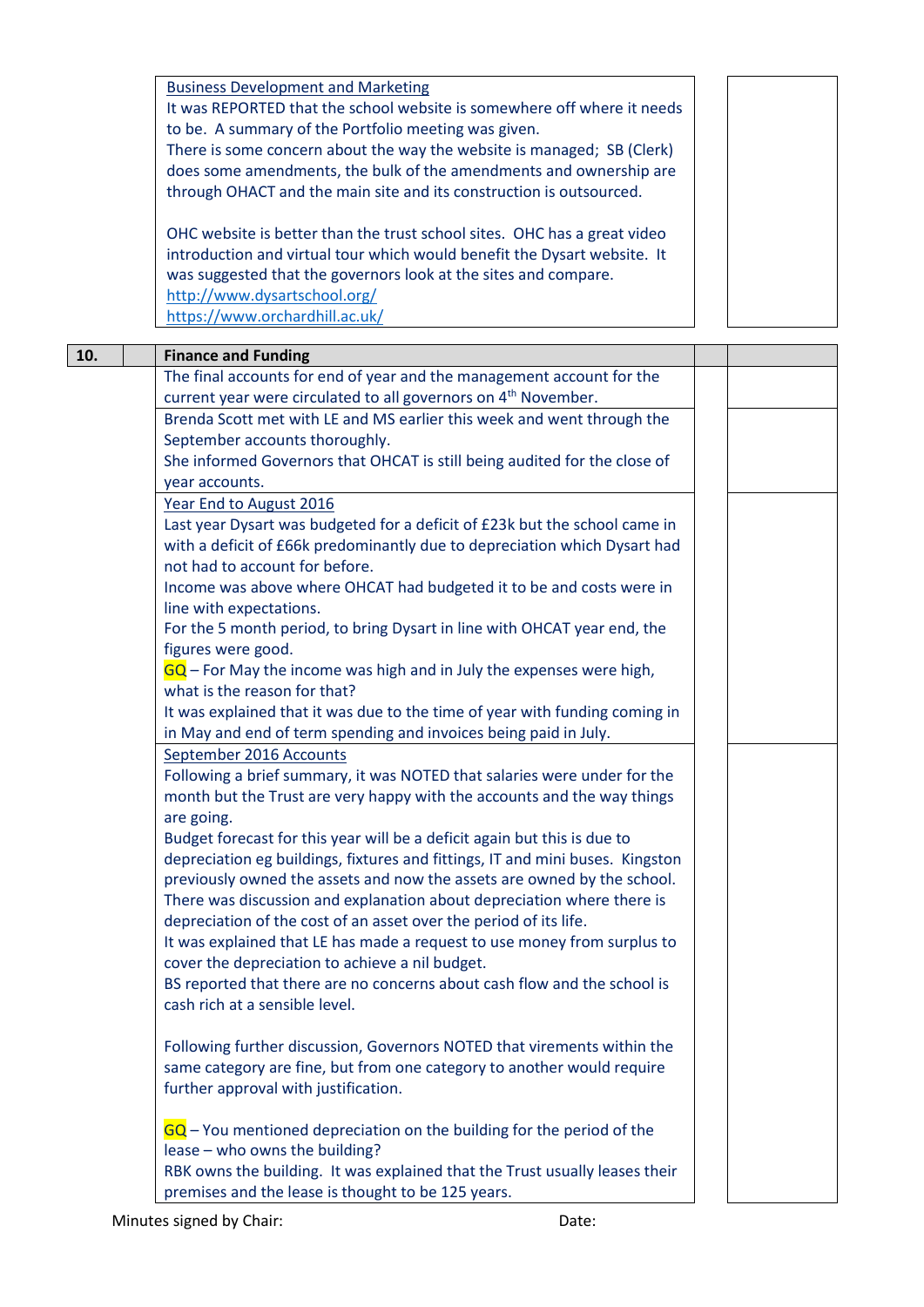|     | $GC$ – For clarification, it was confirmed that RBK is the freeholder and the<br>school is the leaseholder and therefore responsible for the maintenance<br>and repair of the building.<br>$GC$ – Re Top up Funding line 107, it looks like RBK are paying too much for<br>the month - £168k rather than £153k. The Trust has asked for a<br>breakdown of the figure of £168k but have yet to receive a suitable<br>response.<br>BS reported that OHCAT are waiting for a schedule (student by student)<br>from RBK for further details on top up funding.<br>It was agreed that LE would follow up on the top up funding schedule.<br>Post meeting note: Schedule shared with OHCAT Finance on 17th<br>November.<br>$GG - What is GAG?$<br>General Annual Grant which is place funding of £10k for every student<br>place. 88 is currently the maximum number of students Dysart can have.<br>GQ - Does top up funding include all students?<br>Yes. Once OHCAT have the schedule it can split between in and out of<br>borough students.<br>LE explained the process of admissions which still go through RBK and how | <b>LGB01/AP08</b> |
|-----|-------------------------------------------------------------------------------------------------------------------------------------------------------------------------------------------------------------------------------------------------------------------------------------------------------------------------------------------------------------------------------------------------------------------------------------------------------------------------------------------------------------------------------------------------------------------------------------------------------------------------------------------------------------------------------------------------------------------------------------------------------------------------------------------------------------------------------------------------------------------------------------------------------------------------------------------------------------------------------------------------------------------------------------------------------------------------------------------------------------------------|-------------------|
|     | the school assessments have improved over the last few years to ensure<br>the school gets the correct student funding to include funding for SaLT and<br>OT.                                                                                                                                                                                                                                                                                                                                                                                                                                                                                                                                                                                                                                                                                                                                                                                                                                                                                                                                                            |                   |
| 11. | <b>Pay Committee Recommendations</b>                                                                                                                                                                                                                                                                                                                                                                                                                                                                                                                                                                                                                                                                                                                                                                                                                                                                                                                                                                                                                                                                                    |                   |
|     | The Pay Committee met on 20 <sup>th</sup> October 2016.<br>At that meeting LE provided details of the staff needing support and an<br>anonymous list of staff and pay scales. The committee, made up of three<br>governors, were very happy with the quality of data provided which was<br>fully interrogated.<br>The pay committee AGREED all the pay recommendations.                                                                                                                                                                                                                                                                                                                                                                                                                                                                                                                                                                                                                                                                                                                                                 |                   |
|     | <b>CONFIDENTIAL ITEM</b><br>See confidential minutes.                                                                                                                                                                                                                                                                                                                                                                                                                                                                                                                                                                                                                                                                                                                                                                                                                                                                                                                                                                                                                                                                   |                   |
|     | Governors were given details of the new observations form being<br>introduced to ensure there is a fair and rounded overview of teaching. The<br>form will help to show that if a student does not make cognitive progress<br>but the staff member has put everything in place to ensure progress can be<br>made, pay progression for that member of staff can still be achieved.                                                                                                                                                                                                                                                                                                                                                                                                                                                                                                                                                                                                                                                                                                                                       |                   |
| 12. | <b>Policies and Procedures</b>                                                                                                                                                                                                                                                                                                                                                                                                                                                                                                                                                                                                                                                                                                                                                                                                                                                                                                                                                                                                                                                                                          |                   |
|     | Governors NOTED that the following policies were reviewed and<br>approved by the OHCAT Board at their meeting on 30 <sup>th</sup> June 2016:-<br><b>Child Protection and Safeguarding</b><br>٠<br><b>SEN</b><br>٠<br><b>Equality and Diversity</b><br>٠<br>Admissions<br>٠<br><b>Families and Visitors Code of Conduct</b><br>٠<br><b>Educational Visits</b><br>٠<br>E-Safety<br><b>Photo Permission</b><br>٠                                                                                                                                                                                                                                                                                                                                                                                                                                                                                                                                                                                                                                                                                                           |                   |
|     | <b>Substance Misuse</b><br><b>Assessment and Examinations</b><br>No local policies and procedures were reviewed.                                                                                                                                                                                                                                                                                                                                                                                                                                                                                                                                                                                                                                                                                                                                                                                                                                                                                                                                                                                                        |                   |

Minutes signed by Chair: Date: Date: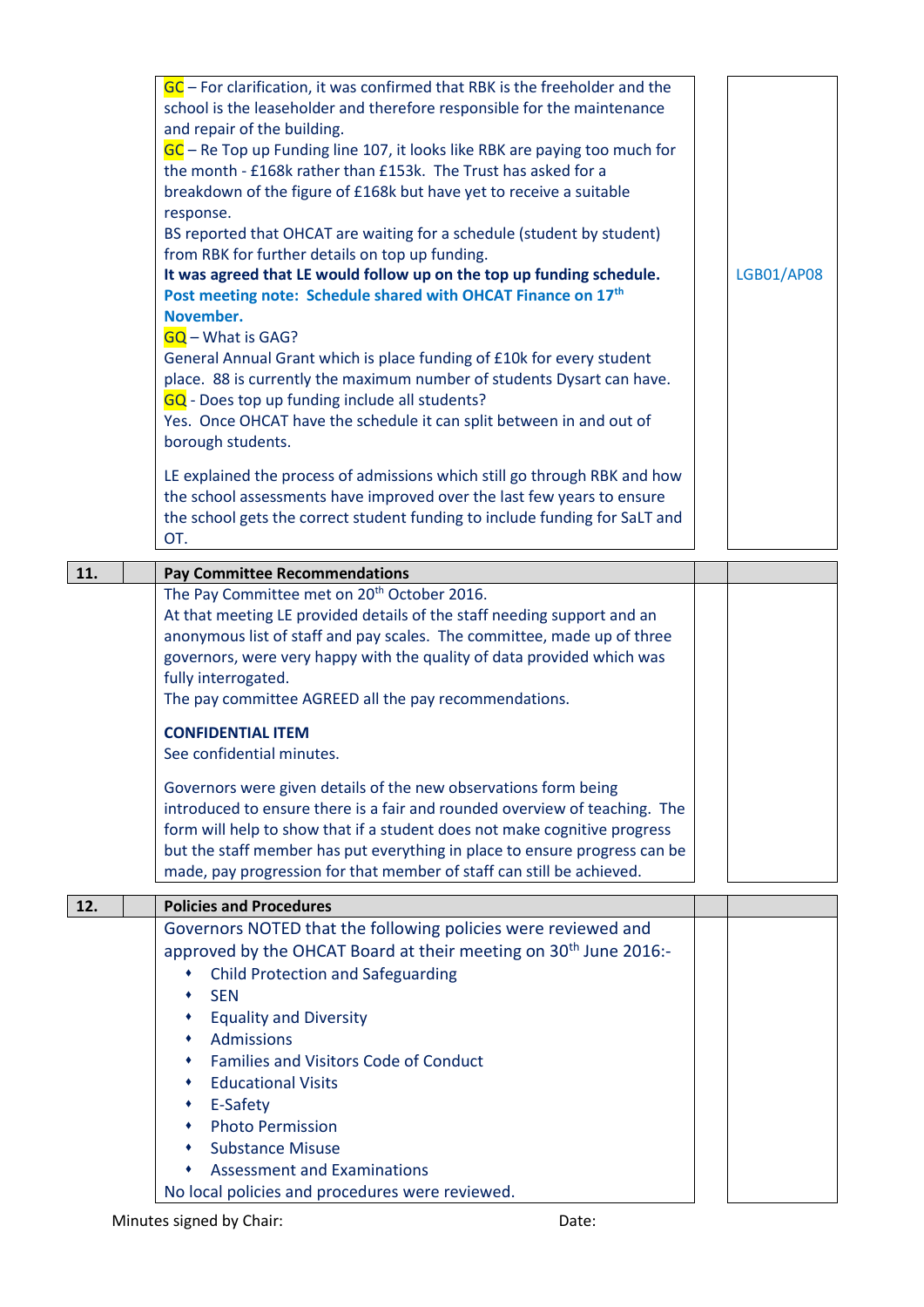| 13. | <b>OHC&amp;AT Documents for Information</b>                                           |            |
|-----|---------------------------------------------------------------------------------------|------------|
|     | The Programme of Works for 2016-2017 was circulated on 3rd November.                  |            |
|     | Governors were asked to NOTE that the OHCAT Scheme of Delegation and                  |            |
|     | Schedule of Responsibility are currently under review for approval at                 |            |
|     | OHCAT Board on 9.12.2016.                                                             |            |
|     |                                                                                       |            |
| 14. | <b>Term Dates 2017-2018</b>                                                           |            |
|     | The term dates for 2017-2018 were circulated on 4 <sup>th</sup> November.             |            |
|     | It was explained that the dates were in line with other Kingston schools.             |            |
|     | The term dates were AGREED.                                                           |            |
|     | Term dates to be published and uploaded to the website.                               | LGB01/AP09 |
|     | Post meeting note: Actioned on 15 <sup>th</sup> November                              |            |
| 15. | <b>Any Other Business</b>                                                             |            |
|     | LE REPORTED that there had been a Health & Safety incident in school on               |            |
|     | 9 <sup>th</sup> November. A hoist failed and a student fell from the hoist and landed |            |
|     | on the floor. It was handled by the Heads of Upper and Lower School in                |            |
|     | the Head's absence. An ambulance and the student's parents were called                |            |
|     | and the school nurse was also involved. The student returned to school                |            |
|     | the following day.                                                                    |            |
|     | The hoist concerned and an identical hoist have been withdrawn from use               |            |
|     | and will not be used going forward.                                                   |            |
|     | It was REPORTED that the hoists are serviced every 6 months in line with              |            |
|     | regulations. There is no negligence involved.                                         |            |
|     | The staff involved are two very experienced staff. The parents have been              |            |
|     | in to see what happened. Social Services have been made aware.                        |            |
|     | Following investigation it appears to be a freak accident.                            |            |
|     | LA to be informed on 11 <sup>th</sup> November.                                       |            |
|     |                                                                                       |            |
|     | $GQ$ – Will the fault be reported to the manufacturer?                                |            |
|     | The servicing company had been in school on 10 <sup>th</sup> November and will        |            |
|     | report the fault. The site team will also be reporting the incident. The              |            |
|     | servicing company reported that they had never previously had that kind               |            |
|     | of accident, however the clip at fault has been returned to the                       |            |
|     | manufacturer on two previous occasions.                                               |            |
|     |                                                                                       |            |
|     | GQ - Will the hoist servicing company feedback on their findings?                     |            |
|     | Because a child has been taken to hospital there will now be an                       |            |
|     | investigation but company have said it will go down as user error.                    |            |
|     |                                                                                       |            |
|     | SW informed governors that if a similar incident happened in a hospital               |            |
|     | there would need to be a full investigation and cannot be put down to user            |            |
|     | error. She asked if an independent agency could be used for the                       |            |
|     | investigation to ensure that it is carried out properly. It was suggested that        |            |
|     | it is made known to the hoist company that the school would disagree with             |            |
|     | any outcome of human error.                                                           |            |
|     |                                                                                       |            |
| 16. | <b>Dates of Next Meetings</b>                                                         |            |
|     | Thursday 23rd February 2017                                                           |            |
|     | Thursday 8 <sup>th</sup> June 2017                                                    |            |